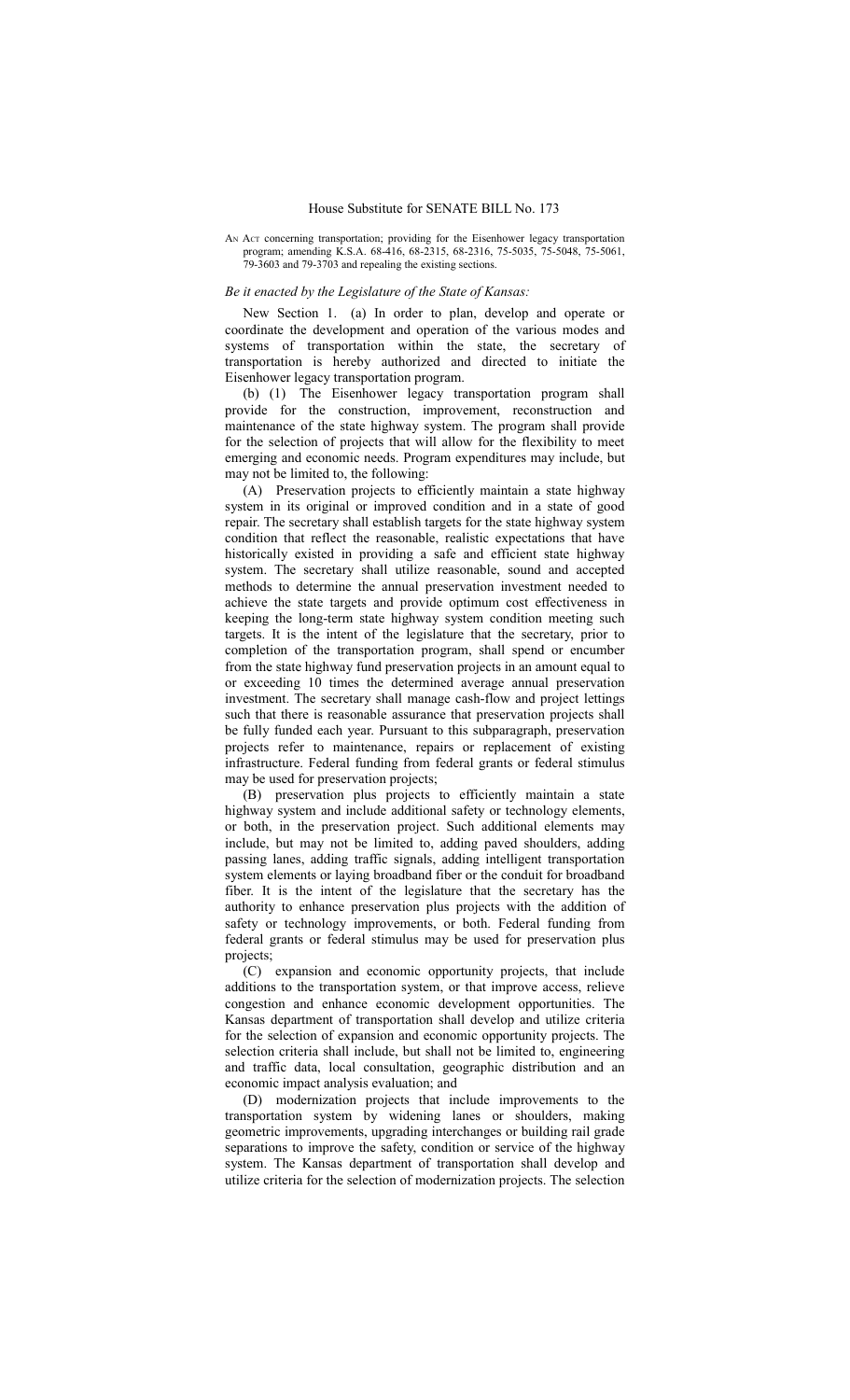criteria shall include, but shall not be limited to, engineering data, local consultation and geographic distribution.

(2) The department of transportation shall develop criteria for the incorporation of practical improvements into designs of the projects specified in this subsection.

(c) Except as further provided, the Eisenhower legacy transportation program shall provide for the completion of modernization and expansion projects selected for construction under the transportation works for Kansas program pursuant to K.S.A. 68-2314b, and amendments thereto. Such projects shall be let prior to July 1, 2023. The secretary shall let to construction contract at least one phase of each remaining transportation works for Kansas program project before any new modernization or expansion project, or both, under the Eisenhower legacy transportation program are let to construction. A transportation works for Kansas program selected project in Harvey county generally described as an approximate one-mile reconstruction of the I-135 and  $36<sup>th</sup>$  street interchange may not be constructed. If such project is not constructed, the estimated construction costs for such project shall be used on other construction projects in the Kansas department of transportation's southcentral district.

(d) The Eisenhower legacy transportation program shall provide for assistance, including credit and credit enhancements, to cities and counties in meeting their responsibilities for the construction, improvement, reconstruction and maintenance of transportation improvements. Such programs may use criteria developed by the Kansas department of transportation for the incorporation of practical improvements into designs of projects. Expenditures under this subsection may include, but may not be limited to, the following:

(1) Apportionment of the special city and county highway fund to assist cities and counties with their responsibilities for roads and bridges not on the state highway system;

(2) programs to share federal aid with cities and counties to assist with their responsibilities for roads and bridges not on the state highway system;

(3) programs to assist cities with the maintenance of city connecting links as specified in K.S.A. 68-416, and amendments thereto, and local partnership programs to resurface or geometrically improve city connecting links or to promote economic development;

(4) programs similar to the Kansas department of transportation's local bridge improvement program to aid local public authorities in replacing or repairing bridges not on the state highway system;

(5) programs to assist cities and counties with railroad crossings of roads not on the state highway system; or

(6) programs that allow local governments to exchange federal aid funds for state funds.

(e) The Eisenhower legacy transportation program shall provide for a railroad program to provide assistance in accordance with K.S.A. 75-5040 through 75-5050, and amendments thereto, for the preservation and revitalization of rail service in the state.

(f) The Eisenhower legacy transportation program shall provide for an aviation program to provide assistance for the planning, constructing, reconstructing or rehabilitating the facilities of public use general aviation airports, in accordance with K.S.A. 75-5061, and amendments thereto.

(g) The Eisenhower legacy transportation program shall provide for public transit programs to aid elderly persons, persons with disabilities and the general public, in accordance with K.S.A. 75-5032 through 75- 5038 and 75-5051 through 75-5058, and amendments thereto.

(h) The Eisenhower legacy transportation program shall provide for a transportation technology program to provide for multimodal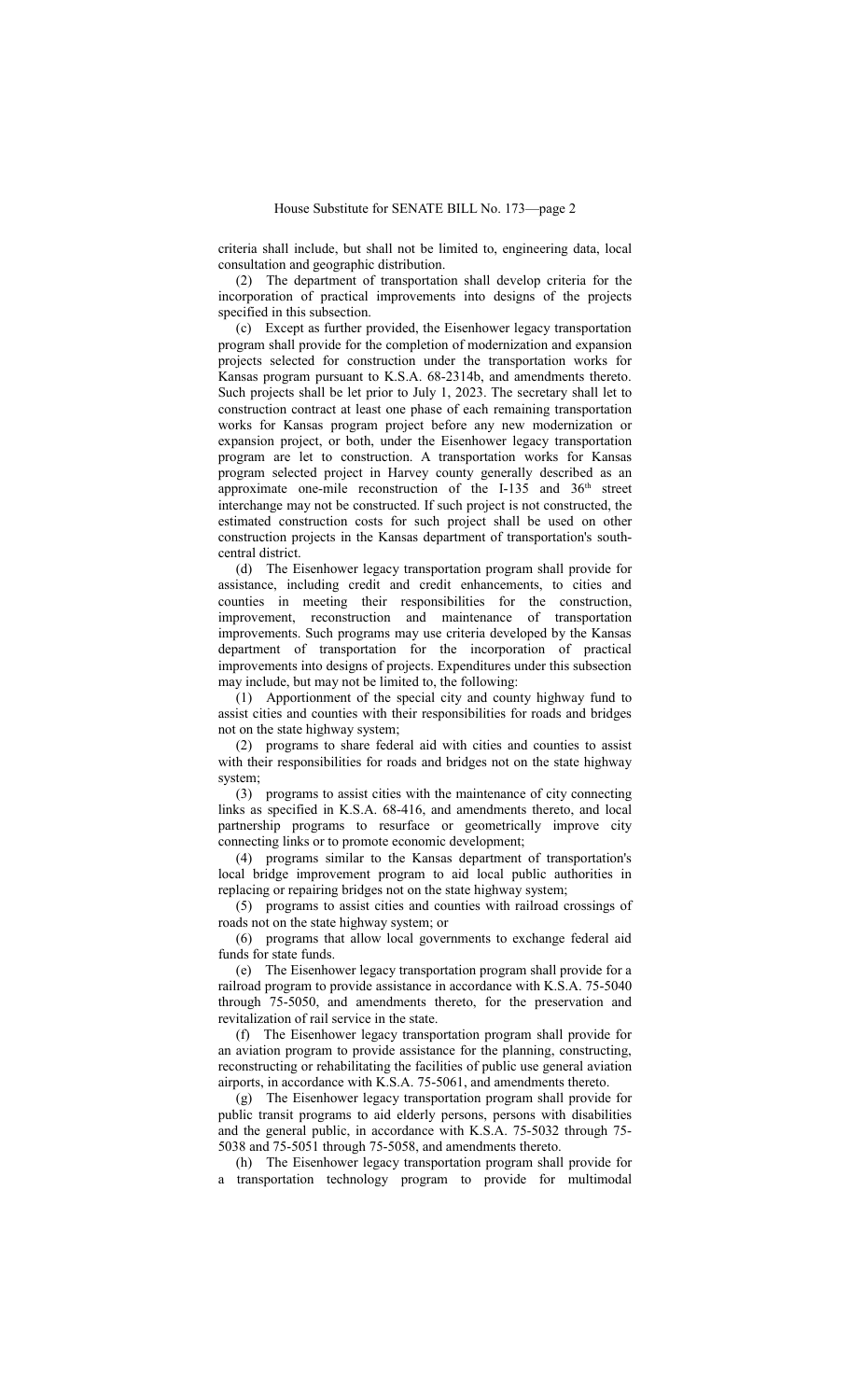transportation-related projects that support innovative technology, in accordance with section 2, and amendments thereto.

(i) The Eisenhower legacy transportation program shall provide for a multimodal program to provide transportation improvement assistance for bike facilities, pedestrian facilities or other transportation-sensitive economic opportunities on a local or a regional basis.

(j) The Eisenhower legacy transportation program shall allow the secretary to award certain state highway system projects using alternative delivery procurement methods, other than an award of a design-bid-build, as provided for in section 4, and amendments thereto.

(k) The Eisenhower legacy transportation program shall provide for a broadband infrastructure construction program, in accordance with section 3, and amendments thereto.

(l) (1) State highway fund revenues that include, but are not limited to, motor fuel taxes, vehicle registrations, sales and compensating use taxes and eligible federal aid shall be used in the following order of priority:

(A) To pay bond covenant obligations;

(B) to pay for agency operations;

(C) to make city connecting link payments authorized under K.S.A. 68-416, and amendments thereto; and

(D) to pay for needed preservation projects as set forth in subsection  $(b)(1)$ .

(2) Any such revenues not spent pursuant to subsection  $(l)(1)(A)$ through (D) may be used for other purposes and authority given to the secretary.

(3) All new bonds issued for the purposes of the Eisenhower legacy transportation program shall be paid using all state highway fund revenue, including revenue collected or received pursuant to K.S.A. 79-3620(c) and 79-3710(c), and amendments thereto.

(m) (1) The secretary shall, using the Kansas department of transportation selection methods and criteria, determine the projects to be selected for inclusion under the Eisenhower legacy transportation program. Consideration may be given to additional criteria that may include projects that:

(A) Remove transportation infrastructure from the state highway system;

(B) identify priority corridors;

(C) include local monetary participation; or

(D) reduce project size.

(2) (A) It is the intent of the legislature that the secretary shall develop a metric-driven process that determines a reasonable and fair minimum amount of state highway fund moneys to be spent on new modernization and expansion projects in each of the Kansas department of transportation's districts over the duration of the Eisenhower legacy transportation program.

(B) The process for determining the minimum amount of modernization and expansion project moneys shall be subject to the following:

(i) Adding together the minimum moneys set for each of the Kansas department of transportation's districts pursuant to paragraph  $(2)(A)$ , the total shall be at least 50% of the estimated cost of constructing all modernization and expansion projects let to contract in the Eisenhower legacy transportation program.

(ii) If the estimated cost of constructing all modernization and expansion projects in the Eisenhower legacy transportation program increases or decreases by more than 10%, then the minimum amount will be adjusted accordingly while still satisfying subparagraph (2)(B)(i).

(iii) For each of the Kansas department of transportation's districts, at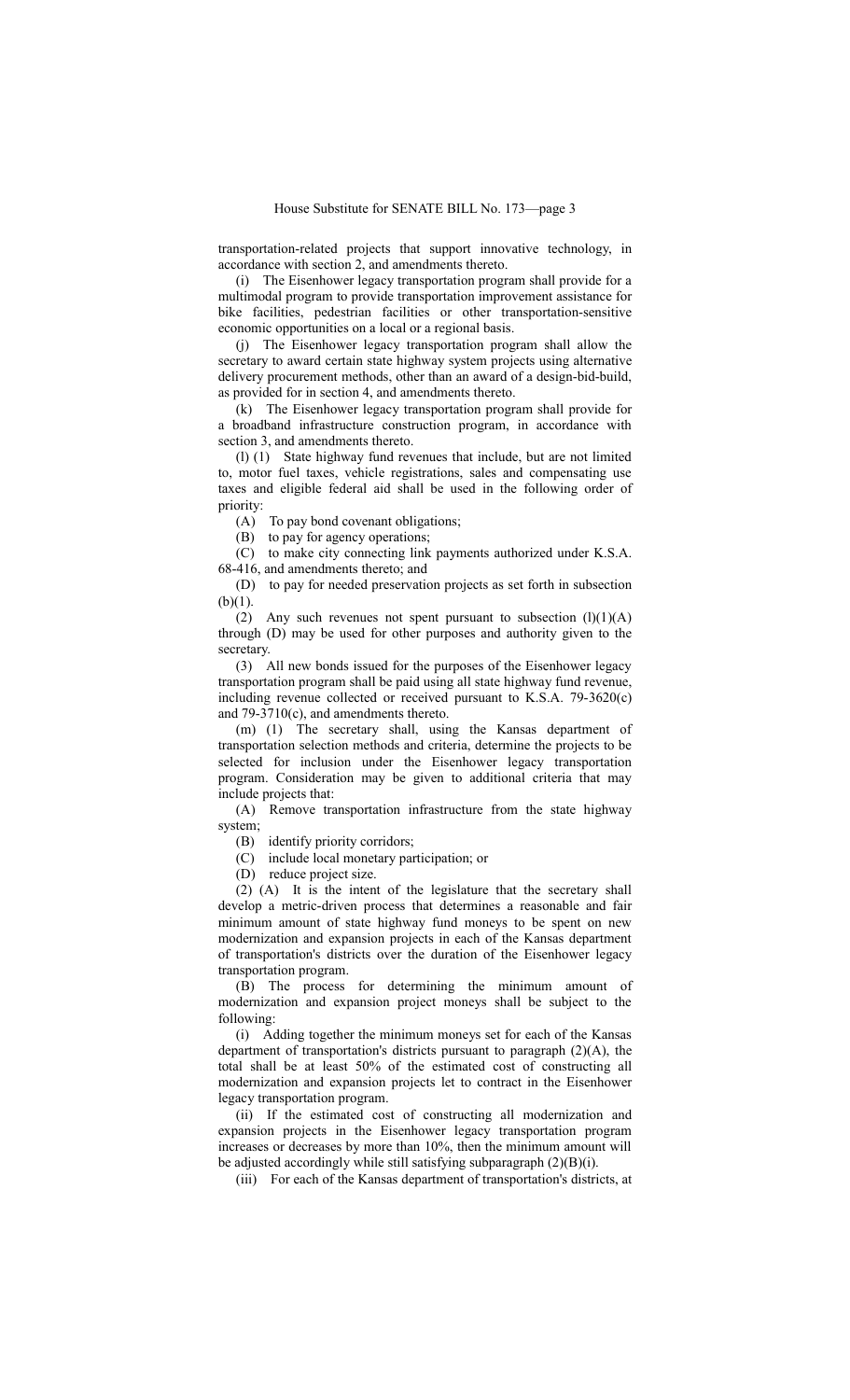least 40% of the minimum amounts determined in paragraph (2)(A), or adjusted amounts according to paragraph  $(2)(B)(ii)$ , shall be let to construction contract by the end of year five of the Eisenhower legacy transportation program, and 100% of the minimum amounts determined in paragraph  $(2)(A)$ , or adjusted amounts according to paragraph  $(2)(B)$ (ii), shall be let to construction contract by year 10 of the Eisenhower legacy transportation program.

(iv) Any modernization or expansion projects remaining from the transportation works for Kansas program pursuant to K.S.A. 68-2314b, and amendments thereto, shall not be considered when determining the minimum amounts in paragraph  $(2)(A)$  or  $(2)(B)(i)$ .

(3) The secretary shall select projects for development every two years. The secretary shall select projects for construction every two years. The secretary is not required to construct every project selected for development. The selection of projects for development and construction shall take place every two years, after consultation with local jurisdictions.

(n) It is the intent of the legislature that the secretary take the actions necessary to have transportation improvement projects ready to let to construction as cash-flow management allows.

(o) The secretary, prior to June 30, 2030, shall develop a long-range transportation plan that examines, but is not limited to, transportation policy, project selection criteria and selection methods used in the Eisenhower legacy transportation program, transportation funding sources and Eisenhower legacy transportation program project categories. The long-range transportation plan shall make recommendations for a new transportation program for the state of Kansas. The long-range transportation plan shall be developed after consultation with the governor of the state of Kansas and state and local elected officials.

New Sec. 2. (a) The secretary of transportation is hereby authorized and empowered to participate in projects or make grants for projects, the purpose of which is the planning, assessment and fielding of new capabilities and innovative technology for all modes of transportation, including, but not limited to, aviation and highway transportation. Such new capabilities should represent increased efficiency for state operations, public cost savings, increased safety or economic development.

(b) There is hereby established in the state treasury the transportation technology development fund. All moneys credited to such fund shall be used to provide assistance with the planning, assessment and fielding of new capabilities for all modes of transportation, including, but not limited to, aviation and highway transportation. All expenditures from such fund shall be made in accordance with the provisions of appropriation acts and upon warrants of the director of accounts and reports issued pursuant to vouchers approved by the secretary or the secretary's designee.

(c) Grants made by the secretary from the transportation technology development fund shall be made upon such terms and conditions as the secretary may deem appropriate, and such grants shall be made from funds credited to the transportation technology development fund.

(d) On July 1, 2020, and each July 1 thereafter through July 1, 2030, the director of accounts and reports shall transfer \$2,000,000 from the state highway fund to the transportation technology development fund. The secretary is hereby authorized to transfer additional moneys to the transportation technology development fund from the state highway fund, and moneys from the transportation technology development fund to the state highway fund.

New Sec. 3. (a) The secretary of transportation is hereby authorized and empowered to make grants for construction projects, the purpose of which is to expand and improve broadband service in the state of Kansas. The secretary of transportation is authorized to make such grants when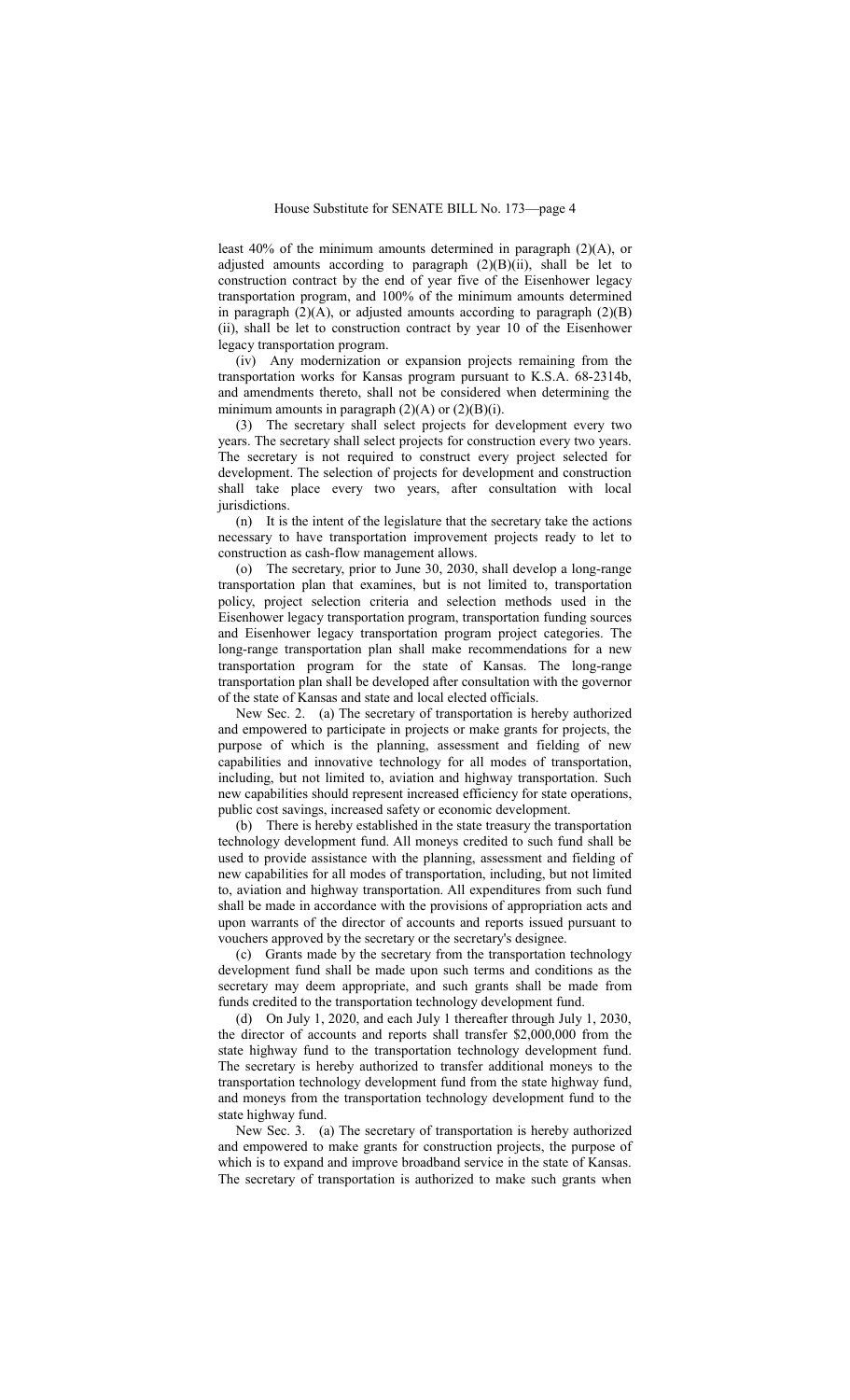working jointly with the office of broadband development within the department of commerce.

(b) There is hereby established in the state treasury the broadband infrastructure construction grant fund. All moneys credited to such fund shall be used to provide grants for the expansion of broadband service in the state of Kansas. All expenditures from such fund shall be made in accordance with the provisions of appropriation acts and upon warrants of the director of accounts and reports issued pursuant to vouchers approved by the secretary of transportation or the secretary's designee.

(c) Grants made by the secretary of transportation from the broadband infrastructure construction grant fund shall reimburse grant recipients for up to 50% of actual construction costs in expanding and improving broadband service in the state of Kansas. Such grant reimbursements shall be upon such terms and conditions as the secretary of transportation may deem appropriate, in coordination with the secretary of commerce.

(d) On July 1, 2020, and each July 1 thereafter through July 1, 2022, the director of accounts and reports shall transfer \$5,000,000 from the state highway fund to the broadband infrastructure construction grant fund. On July 1, 2023, and each July thereafter through July 1, 2030, the director of accounts and reports shall transfer \$10,000,000 from the state highway fund to the broadband infrastructure construction grant fund. At the end of each fiscal year, the secretary of transportation is hereby authorized to notify the director of accounts and reports to transfer all remaining and unencumbered funds from the broadband infrastructure construction grant fund to the state highway fund.

New Sec. 4. (a) The Eisenhower legacy transportation program shall allow the secretary of transportation to award certain state highway system projects using alternative delivery procurement methods other than award of a design-bid-build contract to the lowest bidder as provided in K.S.A. 68-410, and amendments thereto, subject to the following:

(1) Projects selected for alternative delivery shall not include preservation projects as described in section 1, and amendments thereto;

(2) alternative delivery may be used on three projects utilizing toll revenues for construction and maintenance of the project. One project utilizing toll revenues may be let to construction once every three years;

(3) not more than 3% of dollars spent in the Eisenhower legacy transportation program shall be used on alternative delivery. An additional 2% of dollars spent in the Eisenhower legacy transportation program shall be available for use on alternative delivery starting in fiscal year 2023. The dollar value of the three projects utilizing toll revenues referenced in paragraph (2) and projects obtained through federal grants or federal stimulus shall not be considered in determining the limits set forth in this paragraph; and

(4) any project utilizing alternative delivery shall equal or exceed \$100,000,000 in costs.

(b) In addition to the requirements in subsection (a), alternative delivery projects in the Eisenhower legacy transportation program shall be subject to the following requirements and restrictions:

(1) Procurement methods for transportation alternative delivery projects may provide for a single contract or multiple contracts that include, but are not limited to, services for preconstruction, design, construction, construction management, maintenance, operation, financing or a combination thereof;

(2) the Kansas department of transportation shall develop and utilize criteria for selecting whether alternative delivery or design-bid-build procurement process is in the best interest of the state. No project will be selected for alternative delivery without having been evaluated under the selection criteria established by the department. The selection criteria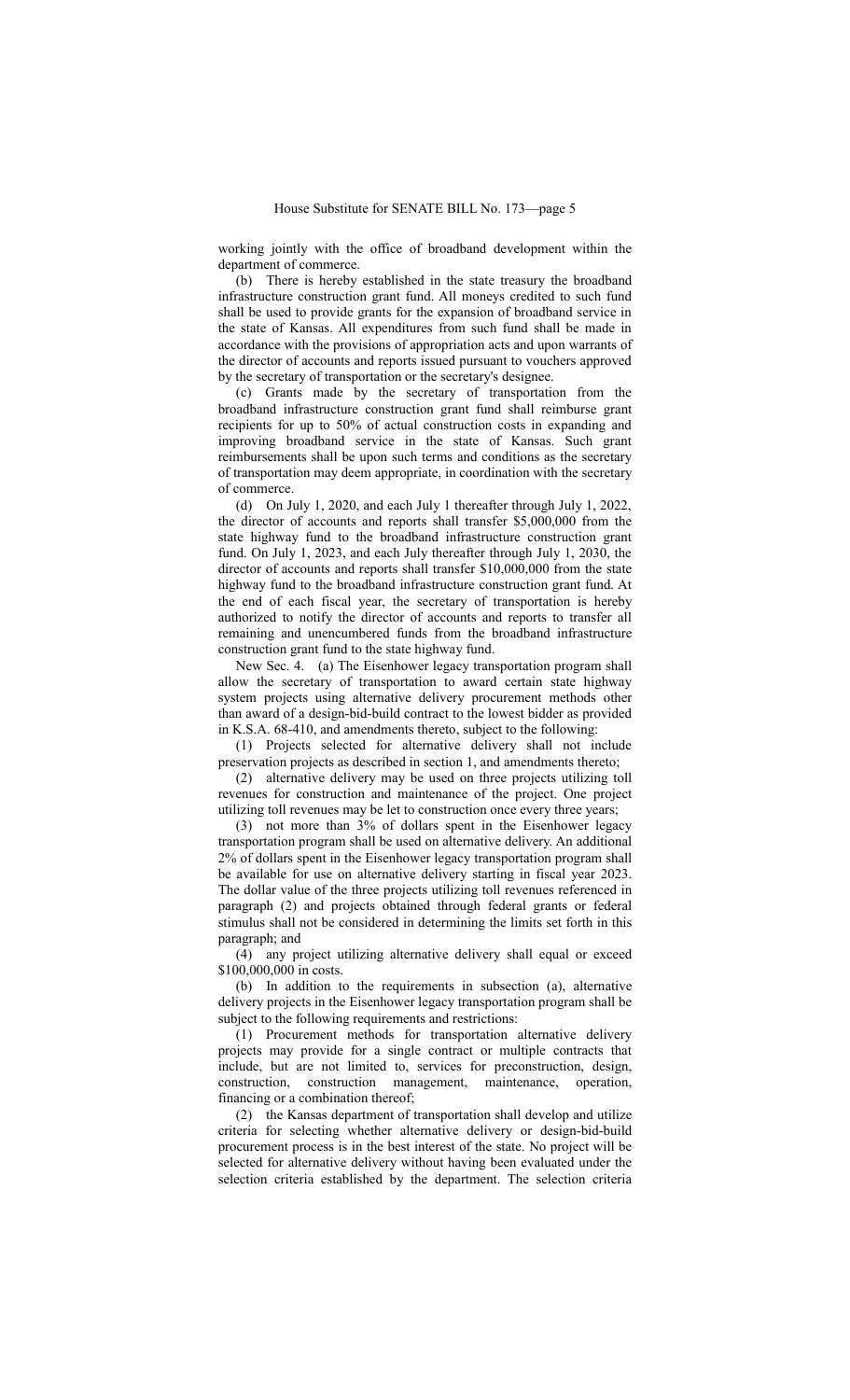shall include, but not be limited to, the need for accelerated schedule, safety needs, project complexity, opportunity for innovation and economic development;

(3) the Kansas department of transportation shall develop and utilize procedures for advertising proposals, receiving proposals, evaluating proposals, awarding contracts and administering contracts in its alternative delivery procurement program, and the procurement procedures in K.S.A. 68-408 through 68-410, 75-430a and 75-5804 through 75-5807, and amendments thereto, shall not apply to transportation alternative delivery projects.

(c) Notwithstanding any requirements set forth in subsections (b) or (c), the alternative delivery procedures shall include:

(1) A two-phase best value competitive selection or contracting process in which the first phase consists of short listing no more than four proposers based on qualifications identified in the request for qualifications and the second phase consists of the submission of price or technical proposals, or both, in response to a request for proposal;

(2) advertisement of requests for qualifications in the Kansas register for at least three consecutive weeks;

(3) prequalification of contractors performing construction and of firms performing professional technical services by the secretary in accordance with existing state statutes, regulations, and department procedures governing prequalification and licensing;

(4) a bond for performance and payment or alternative security guaranteeing contract performance and payment obligations for supplies, materials and labor furnished for the alternative delivery project; and

(5) a requirement that firms and key personnel identified in the qualifications phase and scored to determine the shortlist may not be replaced during the alternative delivery project without the Kansas department of transportation's written approval.

(d) Notwithstanding any other provision of law to the contrary, a contracting entity selected for an alternative delivery project shall not be in violation of K.S.A. 74-7001 et seq., and amendments thereto, and the contract entered into by such contractor shall not be void if such contractor obtains the professional services by subcontracting with an entity or entities duly licensed or holding a certificate of authorization to perform professional services in accordance with K.S.A. 74-7001 et seq., and amendments thereto.

(e) Notwithstanding the provisions of K.S.A. 68-419a, and amendments thereto, a contracting entity selected for an alternative delivery project that is responsible for preparing or furnishing design plans and specifications, through its own organization or by subcontracting as provided in subsection (d), shall be liable for damages arising out of design defects in such plans and specifications resulting in injury to persons or damage to property, occurring after completion of the contract and acceptance thereof by the Kansas department of transportation, if and to the extent such injury or damage arises out of a failure to exercise the degree of learning and skill ordinarily possessed by a reputable contractor or by a technical professional practicing in Kansas in the same or similar locality and under similar circumstances. Nothing contained in this subsection shall be construed as abrogating, limiting or otherwise affecting any cause of action accruing to the state or any agency or instrumentality thereof that was a party to such contract.

New Sec. 5. (a) There is hereby established in the state treasury the short line rail improvement fund. The short line rail improvement fund shall be administered by the secretary of transportation. Expenditures from the short line rail improvement fund may be made for any qualified railroad track maintenance expenditure constructed by an eligible entity. Qualified railroad track maintenance expenditures shall be matched on a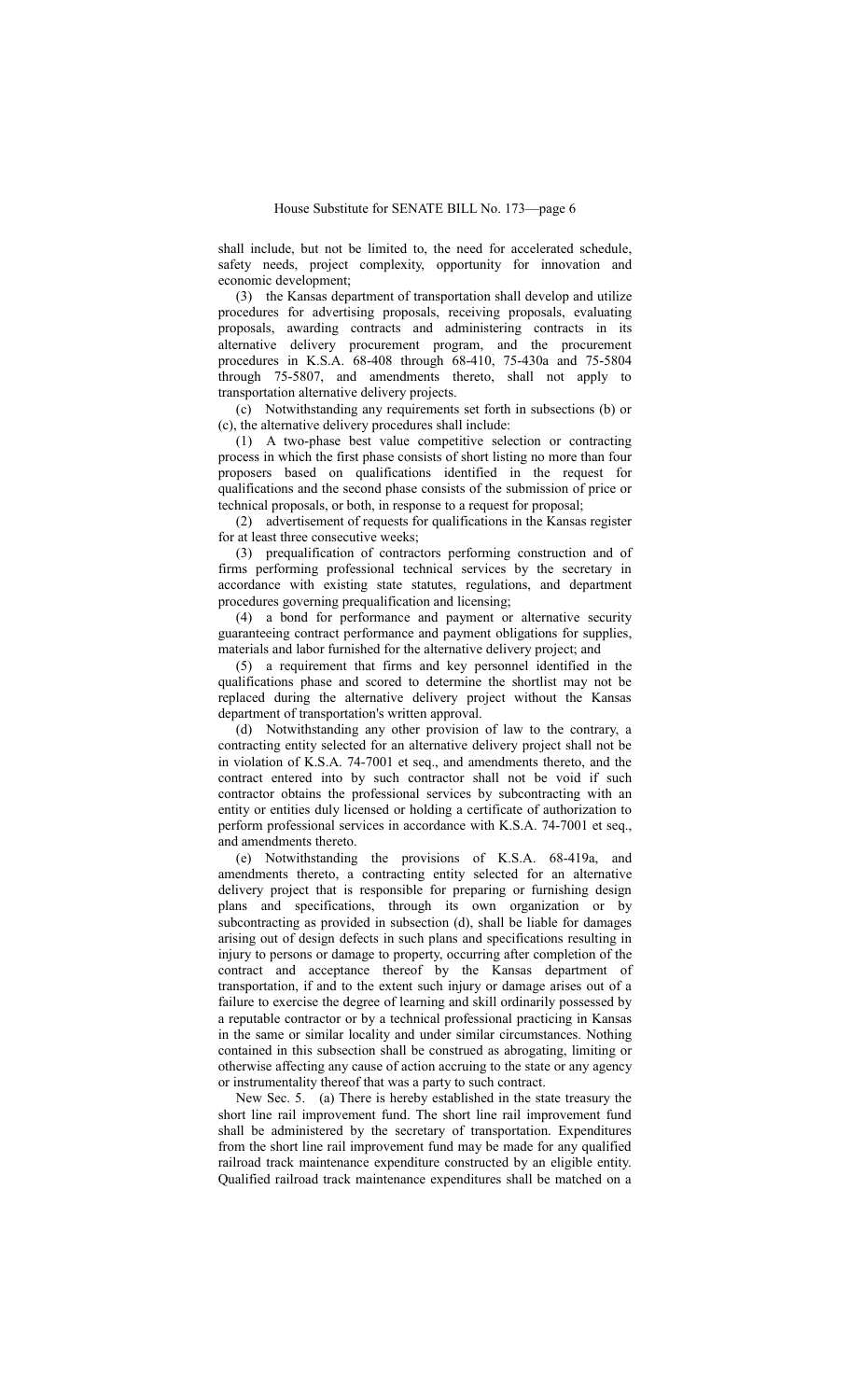70% state moneys to 30% eligible entity moneys basis. All expenditures from the short line rail improvement fund shall be made in accordance with appropriation acts upon warrants of the director of accounts and reports issued pursuant to vouchers approved by the secretary of transportation or the secretary's designee.

(b) On July 1, 2020, and each July 1 thereafter through July 1, 2022, the director of accounts and reports shall transfer \$5,000,000 from the state highway fund to the short line rail improvement fund.

(c) For purposes of this section:

(1) "Eligible entity" means:

(A) A class II or class III railroad as defined in 49 C.F.R. § 1201.1- 1(a), as in effect on January 1, 2020; or

(B) any owner or lessee industry track located on or adjacent to a class II or class III railroad in the state of Kansas; and

(2) "qualified railroad track maintenance expenditure" means gross expenditures for maintenance, reconstruction or replacement of railroad track, including roadbed, bridges, industrial leads and side track, and related track structures to the extent the expenditures are on track located in the state of Kansas, and the track was owned or leased by an eligible entity as of January 1, 2020.

New Sec. 6. (a) The secretary of transportation is directed to develop a driver's education scholarship grant program to assist qualified individuals to become safe drivers. Subject to the limitations of appropriations therefor, any entity that desires to provide a driver's education program may submit an application for a competitive grant of moneys in an amount to be determined by the secretary for the purpose of paying the costs of scholarships to attend a driver's education program. A scholarship for a qualified individual shall not exceed \$200 and shall be awarded upon completion of the driver's education program. The secretary shall administer the provisions of this section and may adopt rules and regulations establishing additional criteria for qualification for a grant and such other matters deemed necessary by the secretary for the administration of this section.

(b) The provisions of this section shall expire on June 30, 2023. On or before January 9, 2023, the secretary shall provide a report to the house of representatives appropriations and transportation committees and the senate ways and means and transportation committees on the driver's education scholarship grant program.

(c) As used in this section:

(1) "Federal poverty level" means the most recent poverty income guidelines published in the calendar year by the United States department of health and human services.

(2) "Qualified individual" means an individual who resides within the state of Kansas, is under 30 years of age and whose household income is positive and not more than 200% of the federal poverty level for the tax year prior to the year in which the application is submitted.

Sec. 7. K.S.A. 68-416 is hereby amended to read as follows: 68-416. The state highway fund shall be apportioned as follows:

(a) The secretary of transportation annually shall apportion and distribute quarterly, on the first day of January, April, July and October, to cities on the state highway system from the state highway fund moneys at the rate of \$3,000 *\$5,000* per year per lane per mile for the maintenance of streets and highways in cities designated by the secretary as city connecting links. Unless a consolidated street and highway fund is established pursuant to K.S.A. 12-1,119, and amendments thereto, all moneys distributed by the secretary shall be credited to the street and alley funds of such cities. All moneys so distributed shall be used solely for the maintenance of city connecting links. Maintenance of such city connecting links shall be as prescribed in K.S.A. 68-416a, and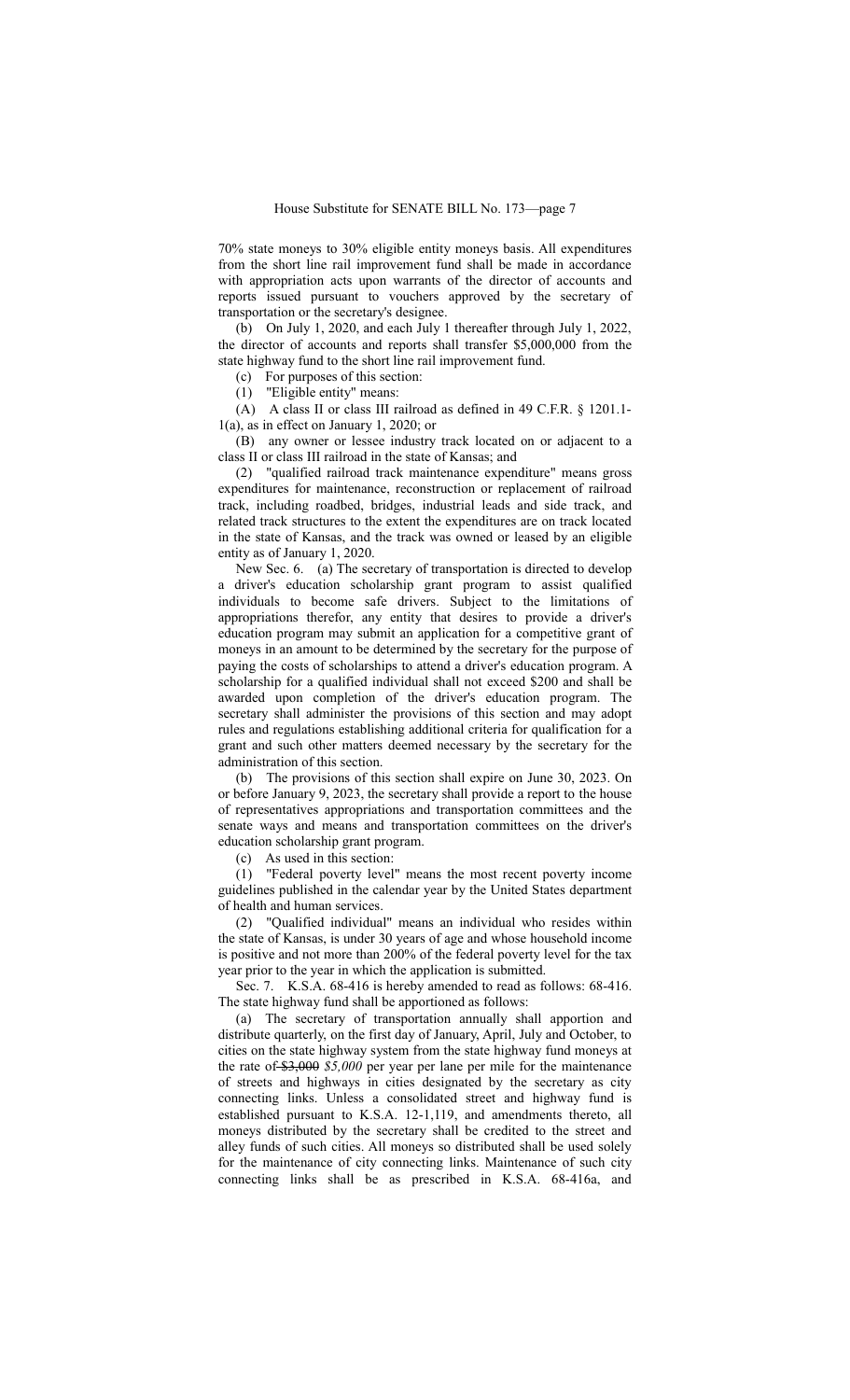amendments thereto. As used in this subsection, "lane" means the portion of the roadway for use of moving traffic of a standard width prescribed by the secretary. In lieu of such apportionment, the secretary, by and with the consent of the governing body of any city within the state of Kansas, may maintain such streets within the city and pay for such maintenance from the highway fund.

(b) All of the remainder of such highway fund shall be used by the secretary of transportation for:

(1) The construction, improvement, reconstruction and maintenance of the state highway system;

(2) improvements in transportation programs to aid elderly persons, persons with disabilities and the general public;

(3) for any purpose specified in K.S.A. 68-2314b, and amendments thereto;

(4) *for any purpose specified in section 1, and amendments thereto;*

*(5)* the support and maintenance of the department of transportation; (5)*(6)* the expenses of administering the motor vehicle registration and drivers' license laws; and

(6)*(7)* the payment of losses to department of transportation employees authorized by K.S.A. 75-5062, and amendments thereto.

Sec. 8. K.S.A. 68-2315 is hereby amended to read as follows: 68- 2315. (a) Annually, prior to the  $10<sup>th</sup>$  day of each regular session of the legislature, the secretary of transportation shall submit a written report to the governor and each member of the legislature providing:

(a)*(1)* Summary financial information and a statement of assurance that the department of transportation has prepared a comprehensive financial report of all funds for the preceding year which includes a report by independent public accountants attesting that the financial statements present fairly the financial position of the Kansas department of transportation in conformity with generally accepted accounting principles and a notification that the complete comprehensive financial report, including the auditor's report is available upon request;

(b)*(2) for the report due in 2021, a detailed explanation of the methods or criteria employed in the selection of transportation projects under K.S.A. 68-2314b(b), and amendments thereto, and in the awarding of assistance to cities, counties or other transportation providers;*

*(3)* a detailed explanation of the methods or criteria employed in the selection of transportation projects under-subsection (b) of K.S.A. 68- $2314b$  *section 1(b) and (d)(1) through (d)(6)*, and amendments thereto, and in the awarding of assistance to cities, counties or other transportation providers*, including an explanation of the amounts expended and projects selected for construction, projects selected for development and when and where the next local consults are to take place*;

(c) the proposed allocation and expenditure of moneys and proposed work plan for the current fiscal year and at least the next five years;

(d) information concerning construction work completed in the preceding fiscal year and construction work in progress;

*(4) anticipated annual payouts of construction projects already under contract and any proposed construction projects for the next three fiscal years. Such payouts shall be listed separately for those payouts for preservation projects from payouts for modernization and expansion projects;*

*(5) proposed construction projects to be let to contract in the current fiscal year and anticipated breakdown of anticipated annual payouts for the next three fiscal years for those projects;*

*(6) a detailed breakdown of anticipated annual expenditures for the next three fiscal years on remaining agency debt service, programs and operations;*

*(7) annual expenditures from paragraphs (4) through (6);*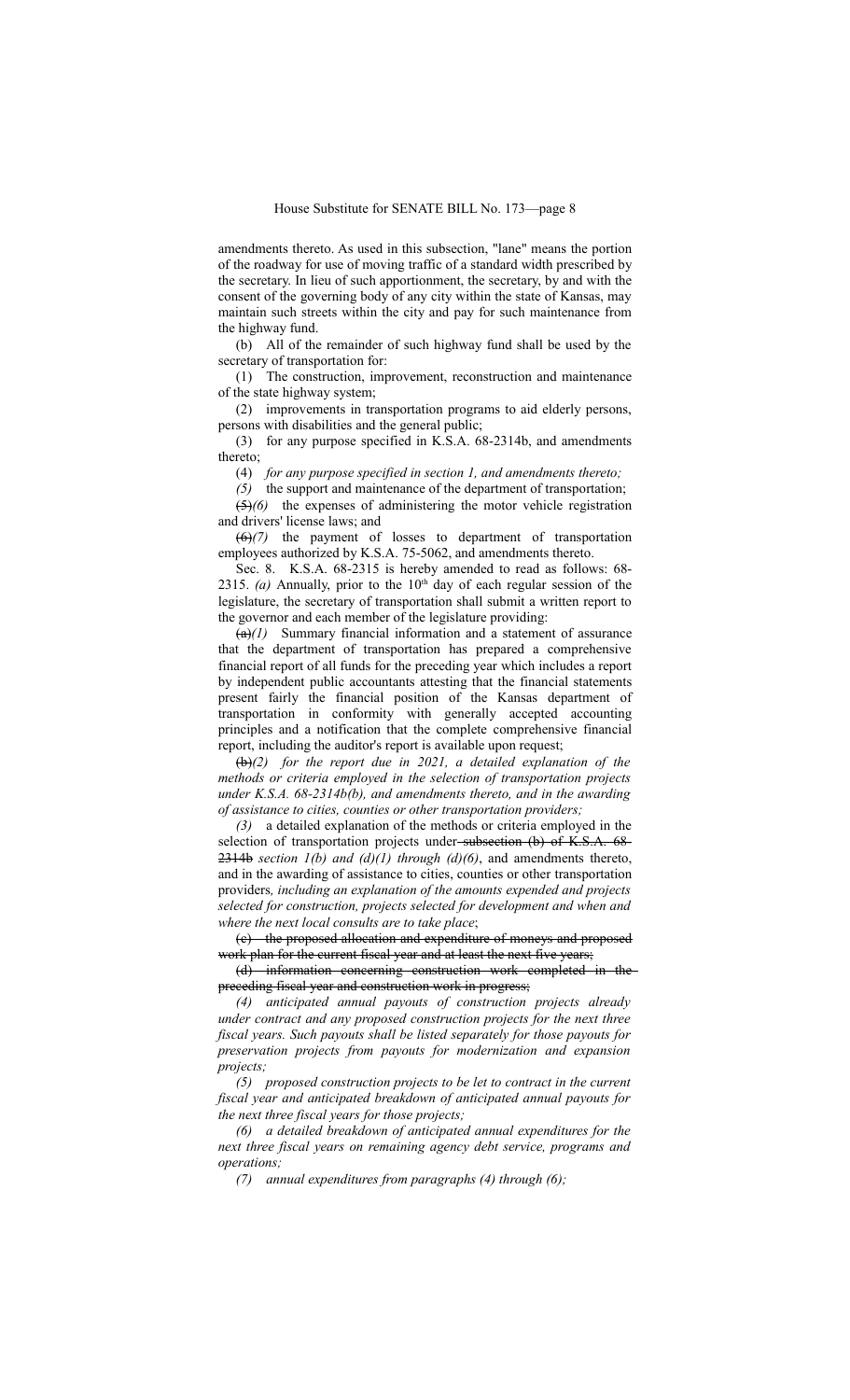*(8) a comparison of annual revenue expected into the state highway fund, including state highway fund ending balance carryovers, for the next three fiscal years;*

*(9) for any construction project let in the Eisenhower legacy transportation program that is more than \$5,000,000, an explanation of all initial bids submitted for such project and the actual final cost of construction for such project;*

*(10) all revenue available for the state highway fund, including, but not limited to, the state highway fund balance from the previous year, motor fuel taxes, registration fees, sales and compensating use taxes and bond proceeds;*

*(11) all committed expenditures identified by the program, including, but not limited to, debt service payments, agency operations, aviation, transit, rail, cost-share, innovative technology, local bridge, project development costs by category, including, but not limited to, right-of-way purchases, engineering and utility relocation costs and construction payouts by program category, including, but not limited to, preservation, modernization and expansion;*

*(12) a report of remaining outstanding projects that have been let but have not been paid out and how those projects have been identified to achieve state highway system condition targets. If such targets are not achieved with current projects or identified future projects, a report on additional funding necessary to achieve state highway system condition targets;*

(e)*(13)* information concerning the operation and financial condition of the transportation revolving fund;

(f)*(14)* the annual allocation and expenditure of moneys from the coordinated public transportation assistance fund under K.S.A. 75-5035, and amendments thereto;

(g)*(15)* the annual allocation and expenditure of moneys from the rail service improvement fund under K.S.A. 75-5048, and amendments thereto, including specific information relating to any grants or loans made under such program;

(h)*(16)* the annual allocation and expenditure of moneys from the public use general aviation airport development fund under K.S.A. 75- 5061, and amendments thereto, including specific information relating to grants made under such program;

*(17) the annual allocation and expenditure of moneys from the transportation technology development fund under section 2, and amendments thereto, including specific information relating to grants made pursuant to section 2, and amendments thereto;*

*(18) the annual allocation and expenditure of moneys from the broadband infrastructure construction grant fund under section 3, and amendments thereto, including specific information relating to grants made pursuant to section 3, and amendments thereto;*

*(19) information concerning funding shifts between the state highway fund and the funds specified in subsections (a)(14) through (a) (17);*

*(20) for the report due in 2021, specific recommendations for any statutory changes necessary for the successful completion of the transportation program specified in K.S.A. 68-2314b, and amendments thereto, or efficient and effective operation of the Kansas department of transportation;*

(i)*(21)* specific recommendations for any statutory changes necessary for the successful completion of the transportation program specified in K.S.A. 68-2314b *section 1*, and amendments thereto, or efficient and effective operation of the Kansas department transportation; and

*(22) information concerning the condition and performance of the*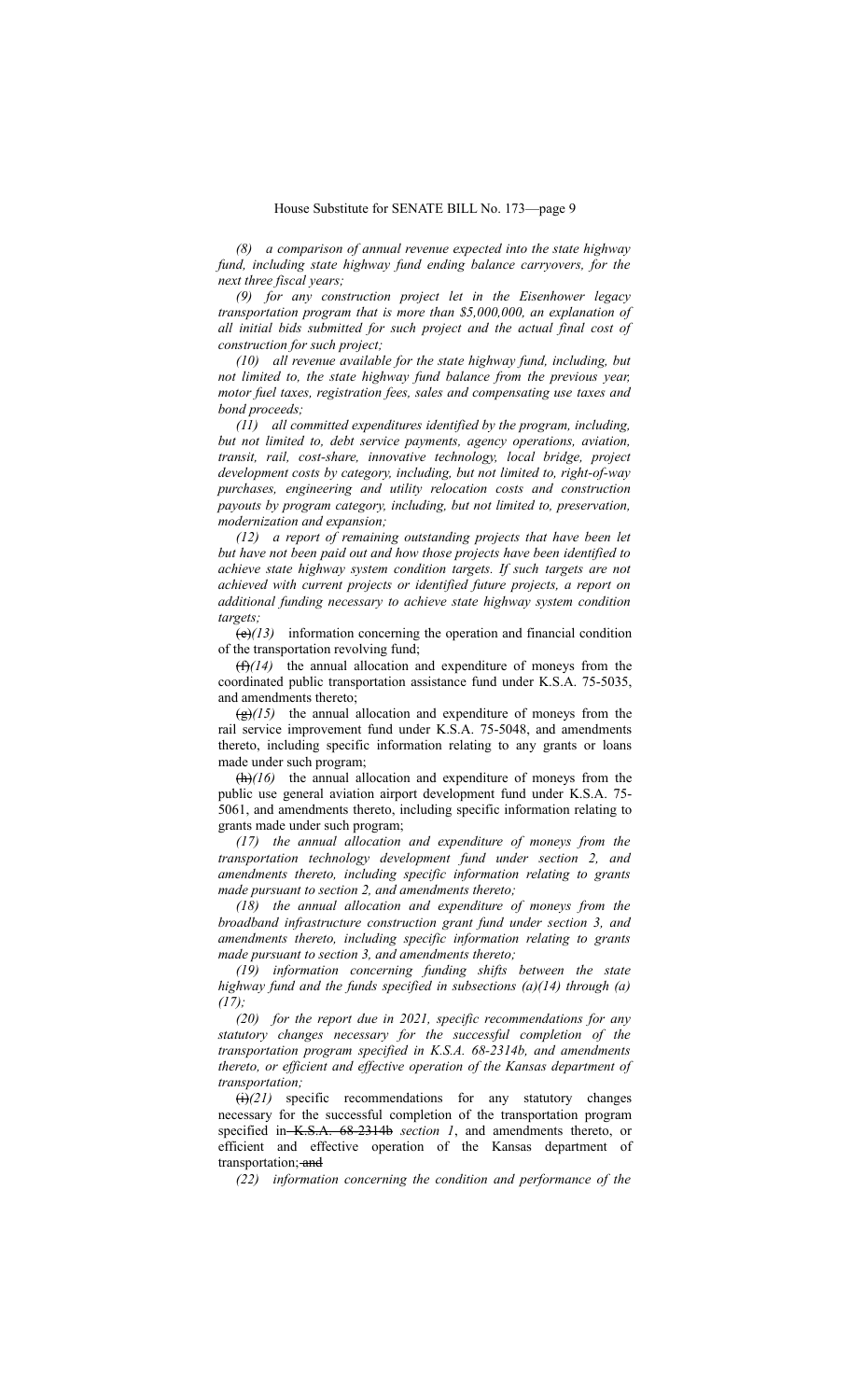*state highway system; and*

 $\left(\frac{1}{12}\right)^{23}$  an explanation of any material changes from the previous annual report.

*(b) In addition to the governor and each member of the legislature, the secretary shall post the report on the official internet page for the Kansas department of transportation and shall provide notice of the online posting to all persons or entities requesting such notice. Persons or entities requesting notice shall provide the secretary an email address via the Kansas department of transportation's official internet page.*

Sec. 9. K.S.A. 68-2316 is hereby amended to read as follows: 68- 2316. *(a)* For the period beginning July 1, 2010, through June 30, 2020, the secretary of transportation shall expend or commit to expend, from the revenue provided under the provisions of the transportation works for Kansas program, at least \$8,000,000 for projects or programs authorized under K.S.A. 68-2314b, and amendments thereto, in each county of the state.

*(b) For the period beginning July 1, 2020, through June 30, 2030, the secretary shall expend or commit to expend, from the revenue provided under the provisions of the Eisenhower legacy transportation program, at least \$8,000,000 for projects or programs authorized under section 1, and amendments thereto, in each county of the state.*

Sec. 10. K.S.A. 75-5035 is hereby amended to read as follows: 75- 5035. (a) There is hereby established in the state treasury the coordinated public transportation assistance fund. Any expenditures from the fund shall be for the coordinated development, improvement or maintenance of transportation systems for elderly persons, persons with disabilities or the general public under this act and shall be made in accordance with appropriation acts upon warrants of the director of accounts and reports issued pursuant to vouchers approved by the secretary *of transportation* or by a person designated by the secretary.

(b) (1) On July 1, 1999, and each July 1 thereafter through July 1, 2012, the director of accounts and reports shall transfer \$6,000,000 from the state highway fund to the coordinated public transportation assistance fund.

(2) On July 1, 2013, and each July 1, thereafter, the director of accounts and reports shall transfer \$11,000,000 from the state highway fund to the coordinated public transportation assistance fund. *The secretary is hereby authorized to transfer additional moneys to the coordinated public transportation assistance fund from the state highway fund and moneys from the coordinated public transportation assistance fund to the state highway fund. In no event shall the amount remaining in the fund and the amount spent or dedicated for grants or projects for public transportation in each fiscal year fall below \$11,000,000.*

Sec. 11. K.S.A. 75-5048 is hereby amended to read as follows: 75- 5048. (a) The secretary of transportation is hereby authorized to make loans or grants to a qualified entity for the purpose of facilitating the financing, acquisition or rehabilitation of railroads and rolling stock in the state of Kansas.

(b) Such loans or grants shall be made upon such terms and conditions as the secretary of transportation may deem appropriate, and such loans or grants shall be made from funds credited to the rail service improvement fund.

(c) The rail service improvement fund is hereby established in the state treasury which shall be for the purpose of facilitating the financing, acquisition and rehabilitation of railroads pursuant to subsection (a) of this section and for the refinancing thereof. The secretary of transportation shall administer the rail service improvement fund. All expenditures from the rail service improvement fund shall be made in accordance with appropriation acts upon warrants of the director of accounts and reports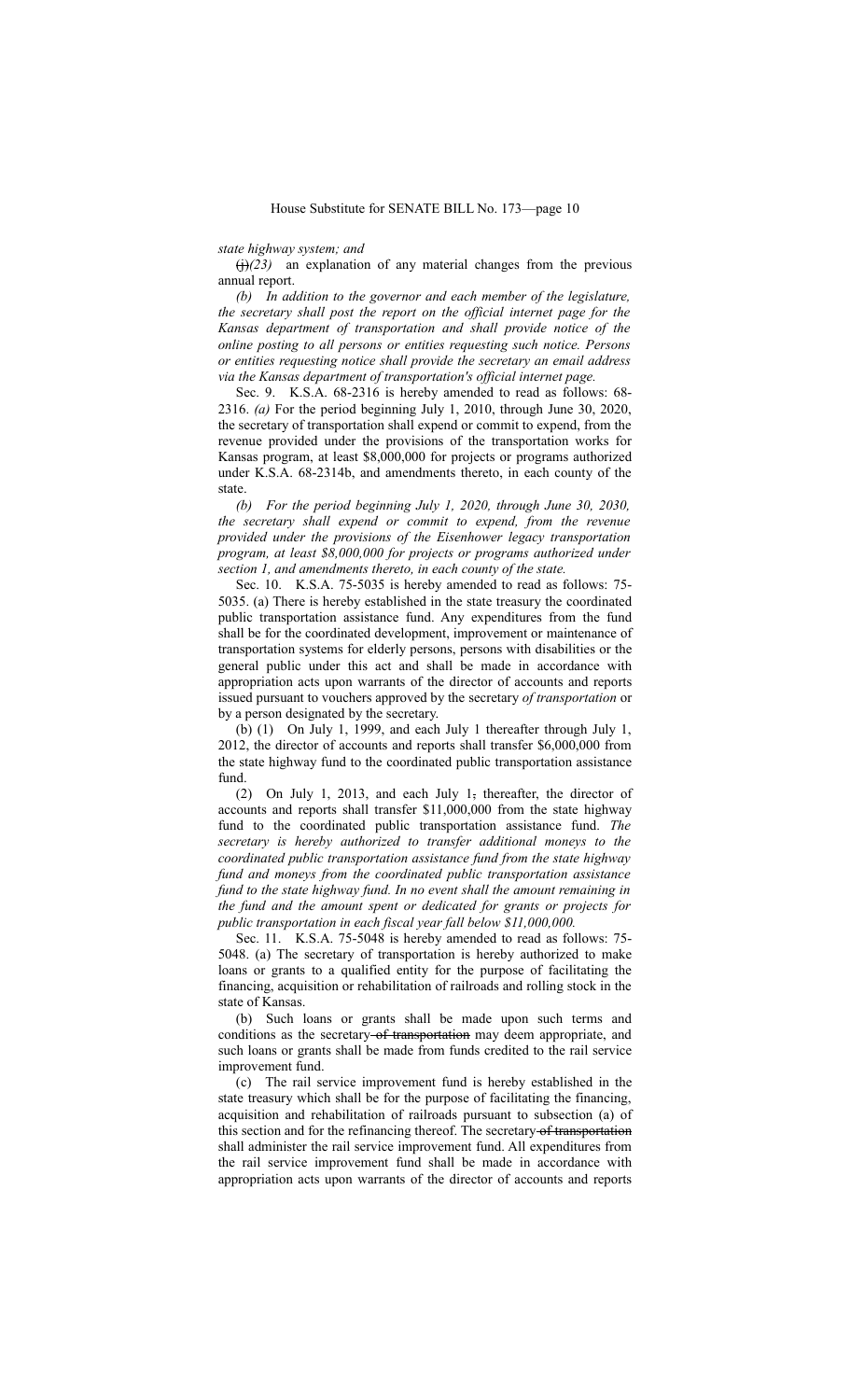issued pursuant to vouchers approved by the secretary of transportation or by a person or persons designated by the secretary.

(d) All moneys received from the federal government, pursuant to K.S.A. 75-5026, and amendments thereto, shall be remitted to the state treasurer in accordance with the provisions of K.S.A. 75-4215, and amendments thereto. Upon receipt of each such remittance, the state treasurer shall deposit the entire amount in the state treasury to the credit of the rail service improvement fund.

(e) The management and investment of the rail service improvement fund shall be in accordance with K.S.A. 68-2324, and amendments thereto. Notwithstanding anything to the contrary, all interest or other income of the investments, after payment of any management fees, shall be considered income of the rail service improvement fund.

(f) On July 1, 2013, and each July 1 thereafter, the director of accounts and reports shall transfer \$5,000,000 from the state highway fund to the rail service improvement fund. $(g)$  The secretary of transportation is hereby authorized to transfer moneys from the state highway fund to the rail service improvement fund or from the rail service improvement fund to the state highway fund. In transferring moneys from the rail service improvement fund, the secretary of transportation shall not diminish the moneys transferred under subsection (f) *In no event shall the amount remaining in the rail service fund and the amount spent or dedicated for loans or grants in each fiscal year be less than \$5,000,000*.

(h)*(g) As used in this section,* "qualified entity" means any interstate commerce commission certificated railroad, a port authority established in accordance with Kansas laws, or any entity meeting the rules and regulations established by K.S.A. 75-5050, and amendments thereto.

Sec. 12. K.S.A. 75-5061 is hereby amended to read as follows: 75- 5061. (a) The secretary of transportation is hereby authorized and empowered to: (1) Solicit and receive moneys from any public or private sources; and (2) establish and administer a grant program for public use general aviation airports for the purpose of planning, constructing, reconstructing or rehabilitating the facilities of such public use general aviation airports.

(b) Such grants shall be made upon such terms and conditions as the secretary-of transportation deems appropriate, and such grants shall be made from funds credited to the public use general aviation airport development fund.

(c) The public use general aviation airport development fund is hereby established in the state treasury which shall be for the purpose of planning, constructing, reconstructing or rehabilitating the facilities of public use general aviation airports pursuant to subsection (a) of this section. All moneys received pursuant to subsection (a) shall be remitted to the state treasurer at least monthly and deposited in the state treasury to the credit of the public use general aviation airport development fund. The secretary of transportation shall administer the public use general aviation airport development fund. All expenditures from the public use general aviation airport development fund shall be made in accordance with appropriation acts upon warrants of the director of accounts and reports issued pursuant to vouchers approved by the secretary of transportation or by a person or persons designated by the secretary.

(d) (1) On July 1, 1999, and each July 1 thereafter through July 1, 2012, the director of accounts and reports shall transfer \$3,000,000 from the state highway fund to the public use general aviation airport development fund.

(2) On July 1, 2013, and each July 1, thereafter, the director of accounts and reports shall transfer \$5,000,000 from the state highway fund to the public use general aviation airport development fund. *The secretary is hereby authorized to transfer additional moneys to the public*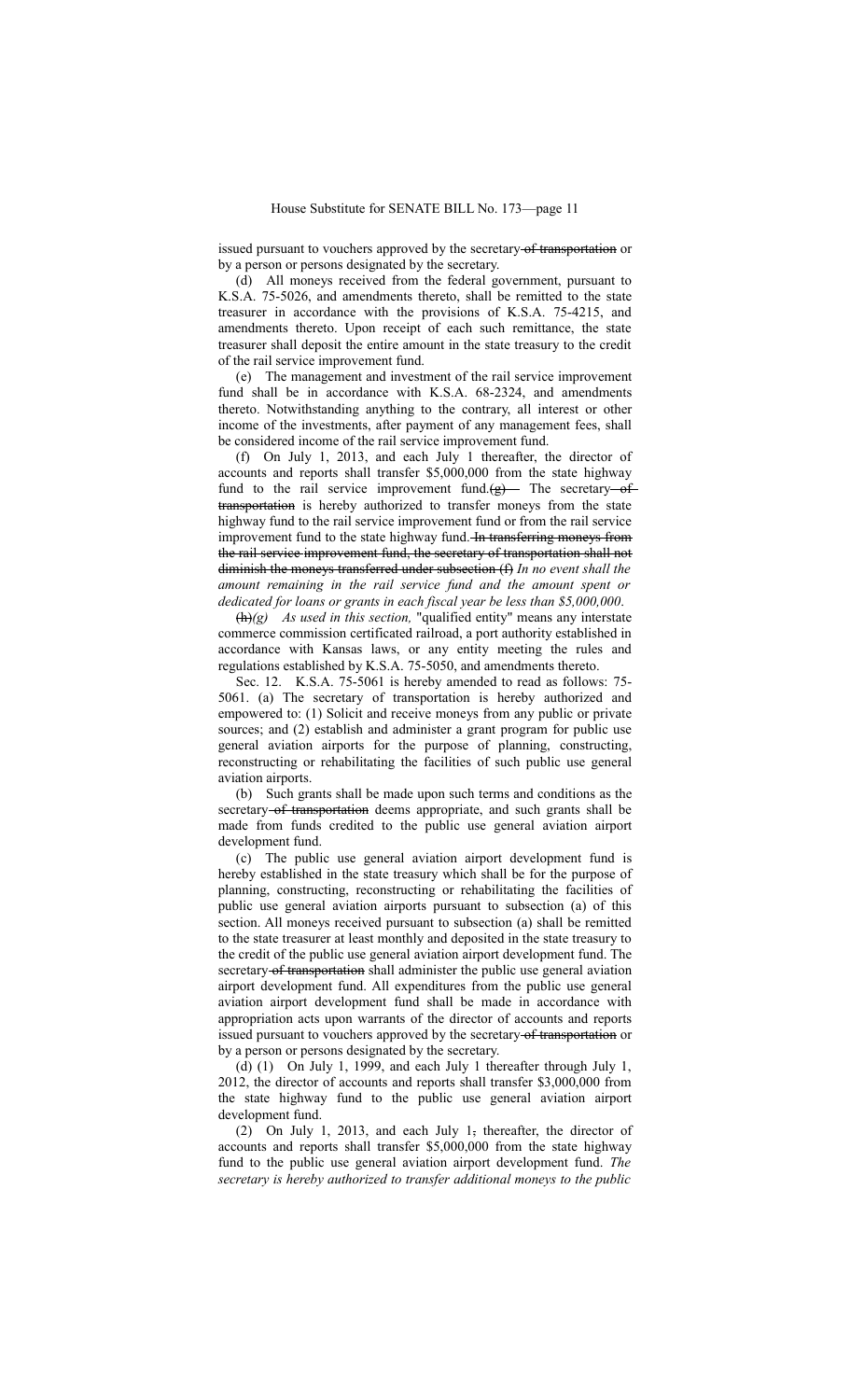*use general aviation airport development fund from the state highway fund, and moneys from the public use general aviation airport development fund to the state highway fund. In no event shall the amount remaining in the public use general aviation airport development fund and the amount spent or dedicated for grants in each fiscal year be less than \$5,000,000.*

(e) As used in this section*,* "public use general aviation airport" means any airport available for use by the general public for the landing and taking off of aircraft, but shall not include any airport classified as a primary airport by the federal aviation administration.

(f) The secretary of transportation may adopt rules and regulations for the purpose of implementing the provisions of this section.

Sec. 13. K.S.A. 79-3603 is hereby amended to read as follows: 79- 3603. For the privilege of engaging in the business of selling tangible personal property at retail in this state or rendering or furnishing any of the services taxable under this act, there is hereby levied and there shall be collected and paid a tax at the rate of  $6.15\%$ , and commencing July 1, 2015, at the rate of 6.5%. *On and after July 1, 2021, 16.154% of the 6.5% rate imposed shall be levied for the state highway fund, the state highway fund purposes and those purposes specified in K.S.A. 68-416, and amendments thereto, and all revenue collected and received from such tax levy shall be deposited in the state highway fund.* Within a redevelopment district established pursuant to K.S.A. 74-8921, and amendments thereto, there is hereby levied and there shall be collected and paid an additional tax at the rate of 2% until the earlier of the date the bonds issued to finance or refinance the redevelopment project have been paid in full or the final scheduled maturity of the first series of bonds issued to finance any part of the project upon:

(a) The gross receipts received from the sale of tangible personal property at retail within this state;

(b) the gross receipts from intrastate, interstate or international telecommunications services and any ancillary services sourced to this state in accordance with K.S.A. 79-3673, and amendments thereto, except that telecommunications service does not include: (1) Any interstate or international 800 or 900 service; (2) any interstate or international private communications service as defined in K.S.A. 79-3673, and amendments thereto; (3) any value-added nonvoice data service; (4) any telecommunication service to a provider of telecommunication services which will be used to render telecommunications services, including carrier access services; or (5) any service or transaction defined in this section among entities classified as members of an affiliated group as provided by section 1504 of the federal internal revenue code of 1986, as in effect on January 1, 2001;

(c) the gross receipts from the sale or furnishing of gas, water, electricity and heat, which sale is not otherwise exempt from taxation under the provisions of this act, and whether furnished by municipally or privately owned utilities, except that, on and after January 1, 2006, for sales of gas, electricity and heat delivered through mains, lines or pipes to residential premises for noncommercial use by the occupant of such premises, and for agricultural use and also, for such use, all sales of propane gas, the state rate shall be 0%; and for all sales of propane gas, LP gas, coal, wood and other fuel sources for the production of heat or lighting for noncommercial use of an occupant of residential premises, the state rate shall be 0%, but such tax shall not be levied and collected upon the gross receipts from: (1) The sale of a rural water district benefit unit; (2) a water system impact fee, system enhancement fee or similar fee collected by a water supplier as a condition for establishing service; or (3) connection or reconnection fees collected by a water supplier;

(d) the gross receipts from the sale of meals or drinks furnished at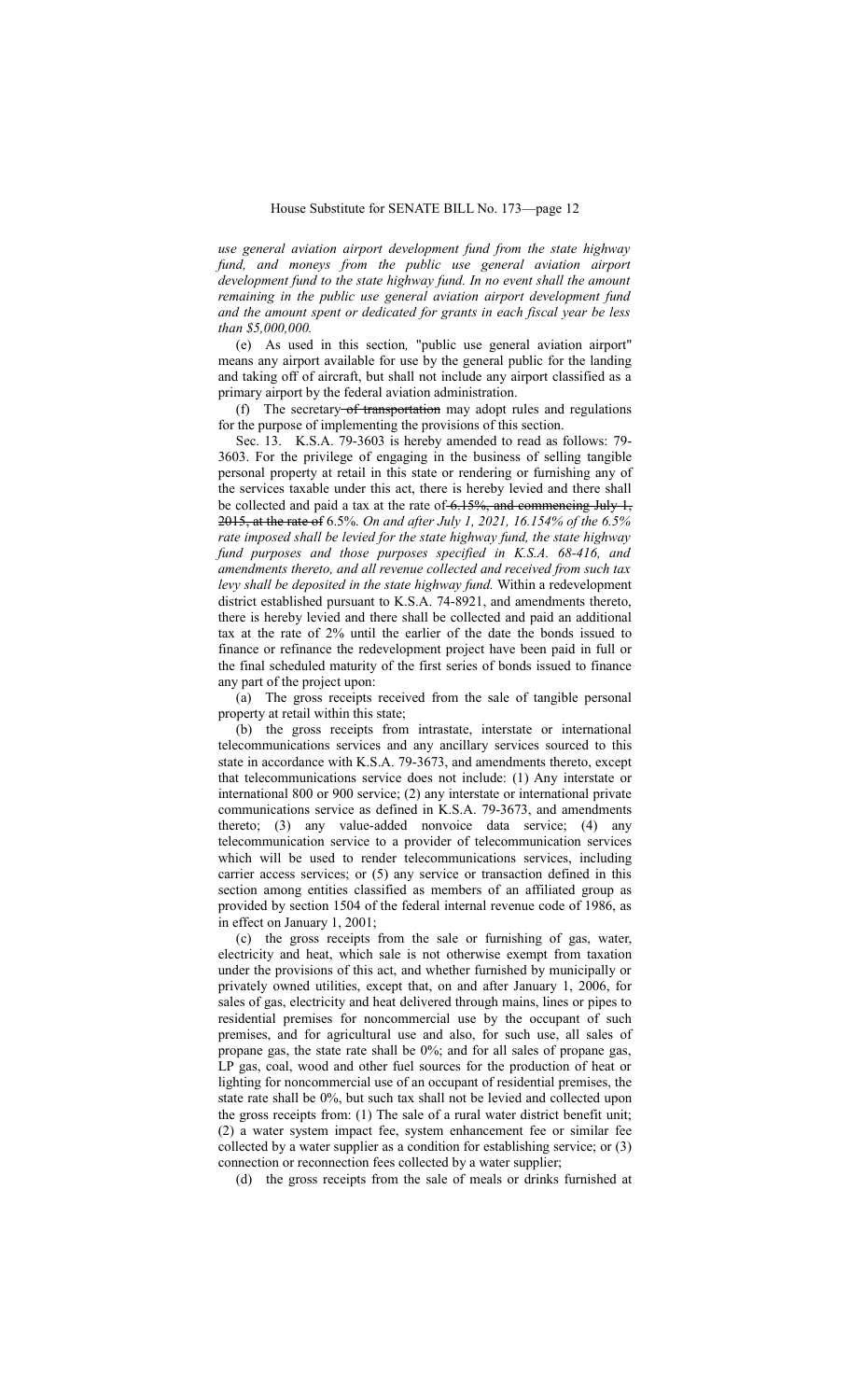any private club, drinking establishment, catered event, restaurant, eating house, dining car, hotel, drugstore or other place where meals or drinks are regularly sold to the public;

(e) the gross receipts from the sale of admissions to any place providing amusement, entertainment or recreation services including admissions to state, county, district and local fairs, but such tax shall not be levied and collected upon the gross receipts received from sales of admissions to any cultural and historical event which occurs triennially;

(f) the gross receipts from the operation of any coin-operated device dispensing or providing tangible personal property, amusement or other services except laundry services, whether automatic or manually operated;

(g) the gross receipts from the service of renting of rooms by hotels, as defined by K.S.A. 36-501, and amendments thereto, or by accommodation brokers, as defined by K.S.A. 12-1692, and amendments thereto, but such tax shall not be levied and collected upon the gross receipts received from sales of such service to the federal government and any agency, officer or employee thereof in association with the performance of official government duties;

(h) the gross receipts from the service of renting or leasing of tangible personal property except such tax shall not apply to the renting or leasing of machinery, equipment or other personal property owned by a city and purchased from the proceeds of industrial revenue bonds issued prior to July 1, 1973, in accordance with the provisions of K.S.A. 12-1740 through 12-1749, and amendments thereto, and any city or lessee renting or leasing such machinery, equipment or other personal property purchased with the proceeds of such bonds who shall have paid a tax under the provisions of this section upon sales made prior to July 1, 1973, shall be entitled to a refund from the sales tax refund fund of all taxes paid thereon;

(i) the gross receipts from the rendering of dry cleaning, pressing, dyeing and laundry services except laundry services rendered through a coin-operated device whether automatic or manually operated;

(j) the gross receipts from the rendering of the services of washing and washing and waxing of vehicles;

(k) the gross receipts from cable, community antennae and other subscriber radio and television services;

(l) (1) except as otherwise provided by paragraph (2), the gross receipts received from the sales of tangible personal property to all contractors, subcontractors or repairmen for use by them in erecting structures, or building on, or otherwise improving, altering, or repairing real or personal property.

(2) Any such contractor, subcontractor or repairman who maintains an inventory of such property both for sale at retail and for use by them for the purposes described by paragraph (1) shall be deemed a retailer with respect to purchases for and sales from such inventory, except that the gross receipts received from any such sale, other than a sale at retail, shall be equal to the total purchase price paid for such property and the tax imposed thereon shall be paid by the deemed retailer;

(m) the gross receipts received from fees and charges by public and private clubs, drinking establishments, organizations and businesses for participation in sports, games and other recreational activities, but such tax shall not be levied and collected upon the gross receipts received from: (1) Fees and charges by any political subdivision, by any organization exempt from property taxation pursuant to K.S.A. 79-201 *Ninth*, and amendments thereto, or by any youth recreation organization exclusively providing services to persons 18 years of age or younger which is exempt from federal income taxation pursuant to section  $501(c)$ (3) of the federal internal revenue code of 1986, for participation in sports, games and other recreational activities; and (2) entry fees and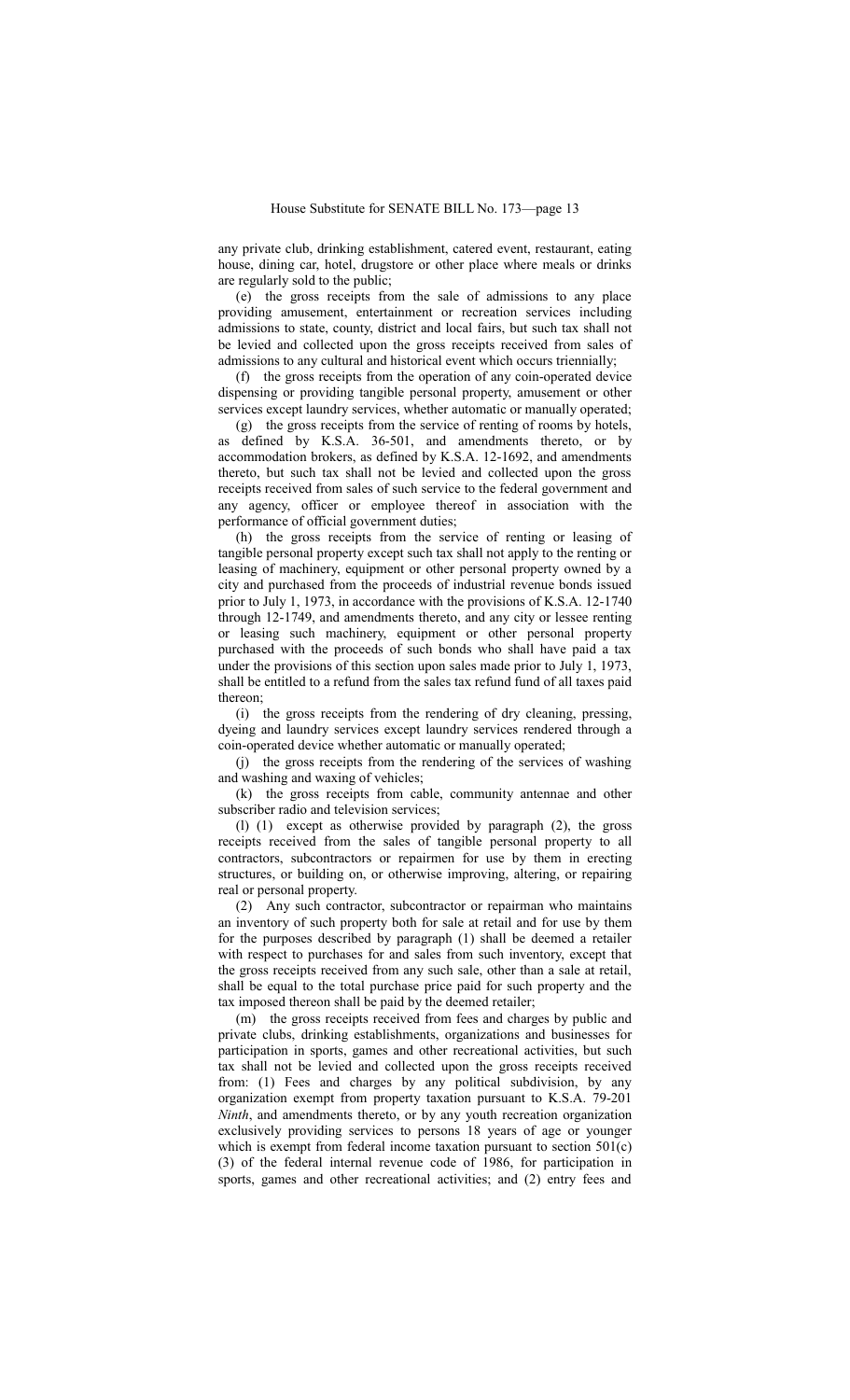charges for participation in a special event or tournament sanctioned by a national sporting association to which spectators are charged an admission which is taxable pursuant to subsection (e);

(n) the gross receipts received from dues charged by public and private clubs, drinking establishments, organizations and businesses, payment of which entitles a member to the use of facilities for recreation or entertainment, but such tax shall not be levied and collected upon the gross receipts received from: (1) Dues charged by any organization exempt from property taxation pursuant to K.S.A. 79-201 *Eighth* and *Ninth*, and amendments thereto; and (2) sales of memberships in a nonprofit organization which is exempt from federal income taxation pursuant to section  $501(c)(3)$  of the federal internal revenue code of 1986, and whose purpose is to support the operation of a nonprofit zoo;

(o) the gross receipts received from the isolated or occasional sale of motor vehicles or trailers but not including: (1) The transfer of motor vehicles or trailers by a person to a corporation or limited liability company solely in exchange for stock securities or membership interest in such corporation or limited liability company; (2) the transfer of motor vehicles or trailers by one corporation or limited liability company to another when all of the assets of such corporation or limited liability company are transferred to such other corporation or limited liability company; or (3) the sale of motor vehicles or trailers which are subject to taxation pursuant to the provisions of K.S.A. 79-5101 et seq., and amendments thereto, by an immediate family member to another immediate family member. For the purposes of paragraph (3), immediate family member means lineal ascendants or descendants, and their spouses. Any amount of sales tax paid pursuant to the Kansas retailers sales tax act on the isolated or occasional sale of motor vehicles or trailers on and after July 1, 2004, which the base for computing the tax was the value pursuant to K.S.A. 79-5105(a),  $(b)(1)$  and  $(b)(2)$ , and amendments thereto, when such amount was higher than the amount of sales tax which would have been paid under the law as it existed on June 30, 2004, shall be refunded to the taxpayer pursuant to the procedure prescribed by this section. Such refund shall be in an amount equal to the difference between the amount of sales tax paid by the taxpayer and the amount of sales tax which would have been paid by the taxpayer under the law as it existed on June 30, 2004. Each claim for a sales tax refund shall be verified and submitted not later than six months from the effective date of this act to the director of taxation upon forms furnished by the director and shall be accompanied by any additional documentation required by the director. The director shall review each claim and shall refund that amount of tax paid as provided by this act. All such refunds shall be paid from the sales tax refund fund, upon warrants of the director of accounts and reports pursuant to vouchers approved by the director of taxation or the director's designee. No refund for an amount less than \$10 shall be paid pursuant to this act. In determining the base for computing the tax on such isolated or occasional sale, the fair market value of any motor vehicle or trailer traded in by the purchaser to the seller may be deducted from the selling price;

(p) the gross receipts received for the service of installing or applying tangible personal property which when installed or applied is not being held for sale in the regular course of business, and whether or not such tangible personal property when installed or applied remains tangible personal property or becomes a part of real estate, except that no tax shall be imposed upon the service of installing or applying tangible personal property in connection with the original construction of a building or facility, the original construction, reconstruction, restoration, remodeling, renovation, repair or replacement of a residence or the construction, reconstruction, restoration, replacement or repair of a bridge or highway.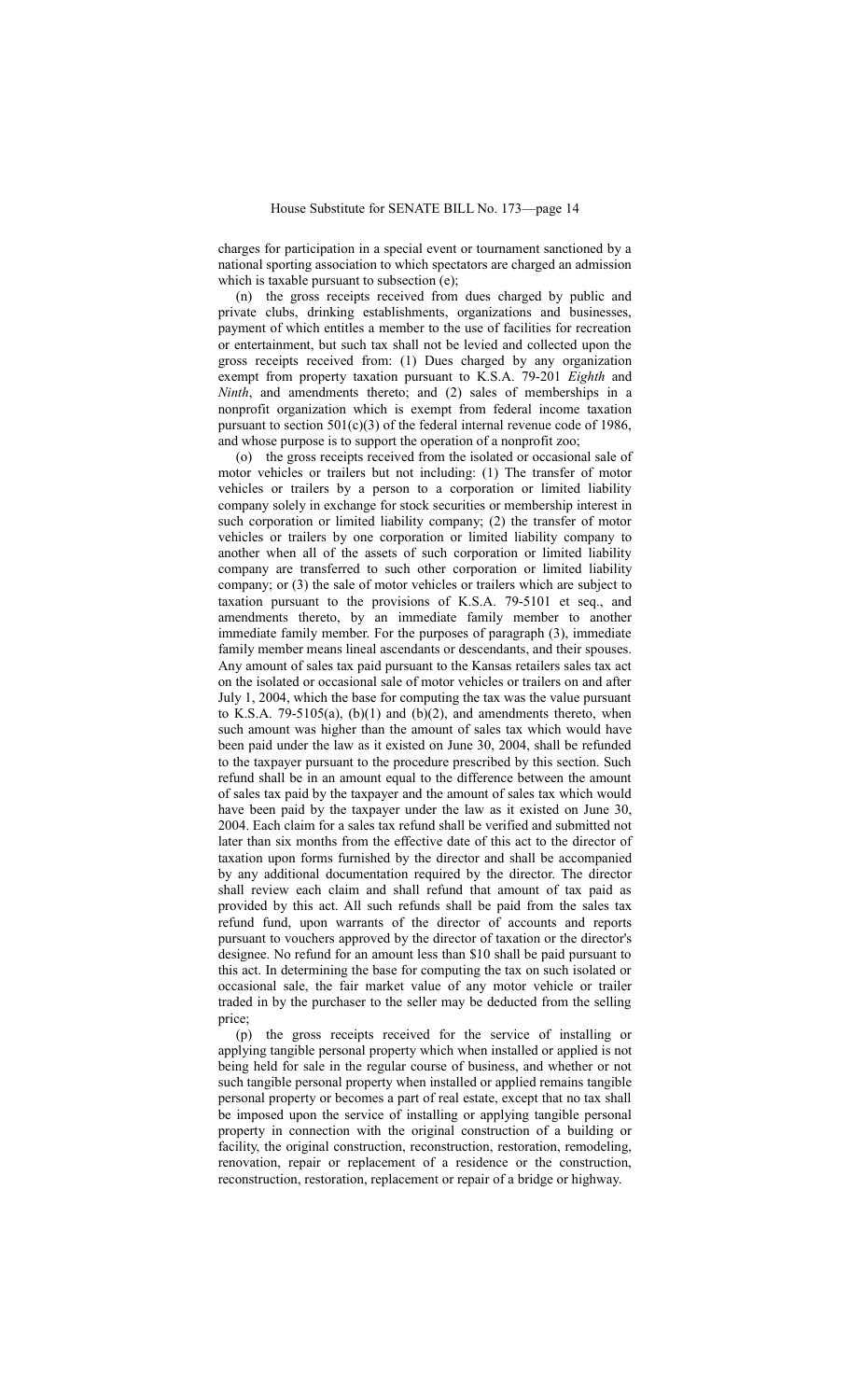For the purposes of this subsection:

(1) "Original construction" shall mean the first or initial construction of a new building or facility. The term "original construction" shall include the addition of an entire room or floor to any existing building or facility, the completion of any unfinished portion of any existing building or facility and the restoration, reconstruction or replacement of a building, facility or utility structure damaged or destroyed by fire, flood, tornado, lightning, explosion, windstorm, ice loading and attendant winds, terrorism or earthquake, but such term, except with regard to a residence, shall not include replacement, remodeling, restoration, renovation or reconstruction under any other circumstances;

(2) "building" shall mean only those enclosures within which individuals customarily are employed, or which are customarily used to house machinery, equipment or other property, and including the land improvements immediately surrounding such building;

(3) "facility" shall mean a mill, plant, refinery, oil or gas well, water well, feedlot or any conveyance, transmission or distribution line of any cooperative, nonprofit, membership corporation organized under or subject to the provisions of K.S.A. 17-4601 et seq., and amendments thereto, or municipal or quasi-municipal corporation, including the land improvements immediately surrounding such facility;

(4) "residence" shall mean only those enclosures within which individuals customarily live;

(5) "utility structure" shall mean transmission and distribution lines owned by an independent transmission company or cooperative, the Kansas electric transmission authority or natural gas or electric public utility; and

(6) "windstorm" shall mean straight line winds of at least 80 miles per hour as determined by a recognized meteorological reporting agency or organization;

(q) the gross receipts received for the service of repairing, servicing, altering or maintaining tangible personal property which when such services are rendered is not being held for sale in the regular course of business, and whether or not any tangible personal property is transferred in connection therewith. The tax imposed by this subsection shall be applicable to the services of repairing, servicing, altering or maintaining an item of tangible personal property which has been and is fastened to, connected with or built into real property;

(r) the gross receipts from fees or charges made under service or maintenance agreement contracts for services, charges for the providing of which are taxable under the provisions of subsection (p) or (q);

(s) on and after January 1, 2005, the gross receipts received from the sale of prewritten computer software and the sale of the services of modifying, altering, updating or maintaining prewritten computer software, whether the prewritten computer software is installed or delivered electronically by tangible storage media physically transferred to the purchaser or by load and leave;

(t) the gross receipts received for telephone answering services;

(u) the gross receipts received from the sale of prepaid calling service and prepaid wireless calling service as defined in K.S.A. 79-3673, and amendments thereto;

(v) all sales of bingo cards, bingo faces and instant bingo tickets by licensees under K.S.A. 75-5171 et seq., and amendments thereto, shall be exempt from taxes imposed pursuant to this section; and

(w) all sales of charitable raffle tickets in accordance with K.S.A. 75- 5171 et seq., and amendments thereto, shall be exempt from taxes imposed pursuant to this section.

Sec. 14. K.S.A. 79-3703 is hereby amended to read as follows: 79- 3703. There is hereby levied and there shall be collected from every